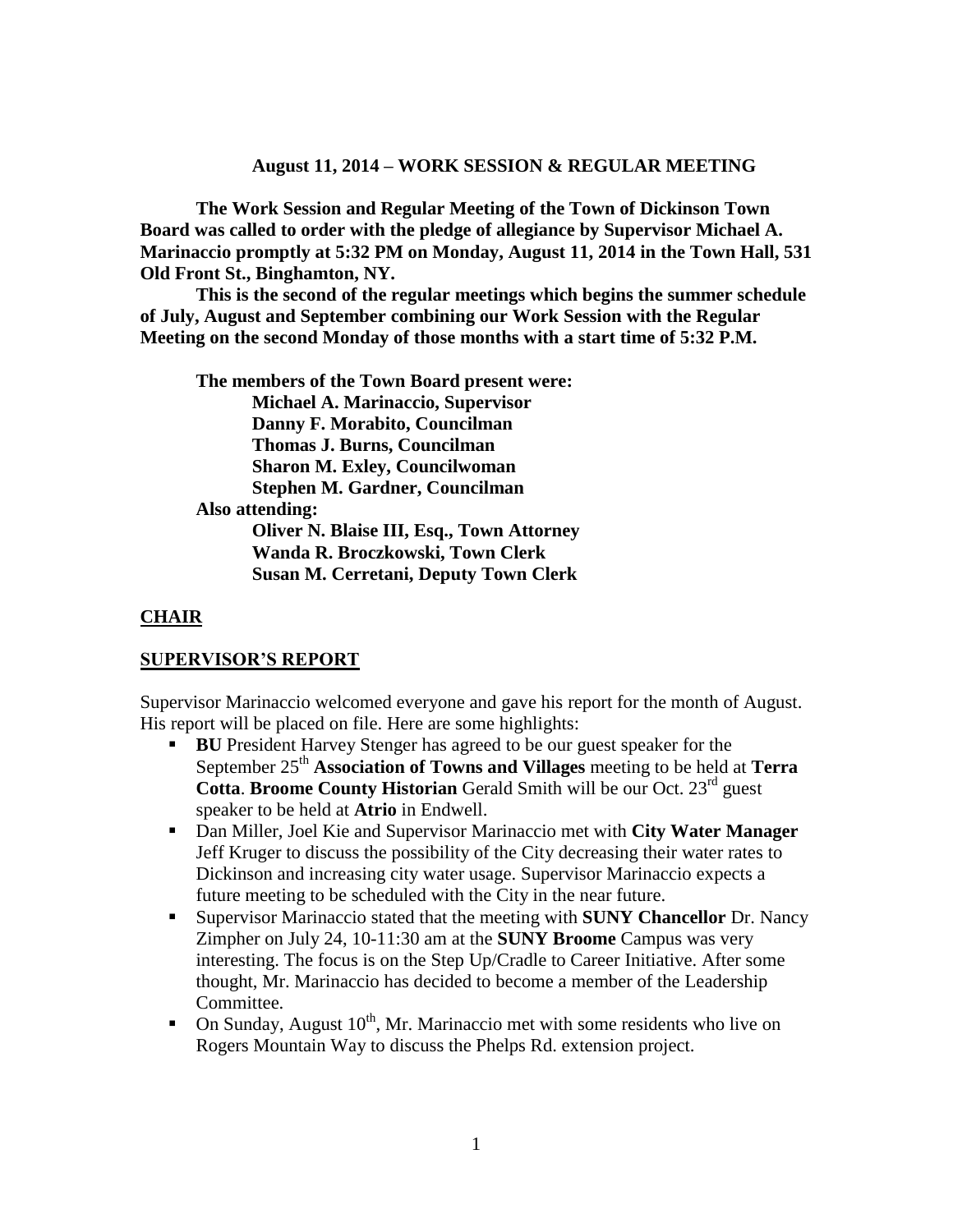## **SUPERVISOR'S REPORT (CONTINUED)**

- Supervisor Marinaccio received a call from Richard Bowman who has requested the use of our cemetery for the **Wreaths across America** project. Mr. Bowman will send us more information as we get closer to the event date of Dec.  $13<sup>th</sup>$ . Supervisor Marinaccio said that it his understanding that various donors sponsor wreaths that are placed at the gravesites of our veterans.
- Supervisor Marinaccio received a call from Joe Weslar who wants to hold a candlelight vigil outside of our town hall for **Trooper Chris Skinner** who was recently killed in the line of duty. Mr. Marinaccio asked Mr. Weslar to keep in touch with us and send us information if and when he would like to hold the event.
- Supervisor Marinaccio stated that the town received our quarterly sales tax revenue from the county for \$192,676.00. The first quarter check was for \$184K. For our town, we are right on track as to what we predicted as sales tax income for 2015.
- Mr. Marinaccio stated that a letter for the upcoming **2015 Budget** has been sent out to all department heads. Mr. Marinaccio said that as usual, we are asking that department budgets be forwarded to Bev Wike by September to be reviewed.
- Supervisor Marinaccio met with **Cyndi Paddick, Executive Director of BMTS** to discuss the road crossing issues on Prospect Street, the Church and the Polish Community Center. This portion of the street belongs to the County. The following remarks are from Cyndi:
	- o The curb cut on the north side of Prospect has a ramp. It is not ADA compliant but would suffice until a later date when Prospect Street is reconstructed or curb work is being done in that area.
	- o There are no curb cuts on the southeast corner of Merrill Street. An ADA compliant curb cut would need to be installed on the Prospect Street side of the corner and the Merrill Street of the curb.
	- o The crosswalk that is installed should be a ladder crosswalk with a portable "Yield to Pedestrian" sign.
	- o Pedestrian signs should also be installed at the crosswalk.
	- o The county has not budgeted for this work at this time.
- The Town Supervisors and Mayors will be meeting with **County Executive Debbie Preston** on August  $27<sup>th</sup>$ , 4 pm at the County Office Building. This is a continuance of the quarterly meetings to discuss various issues.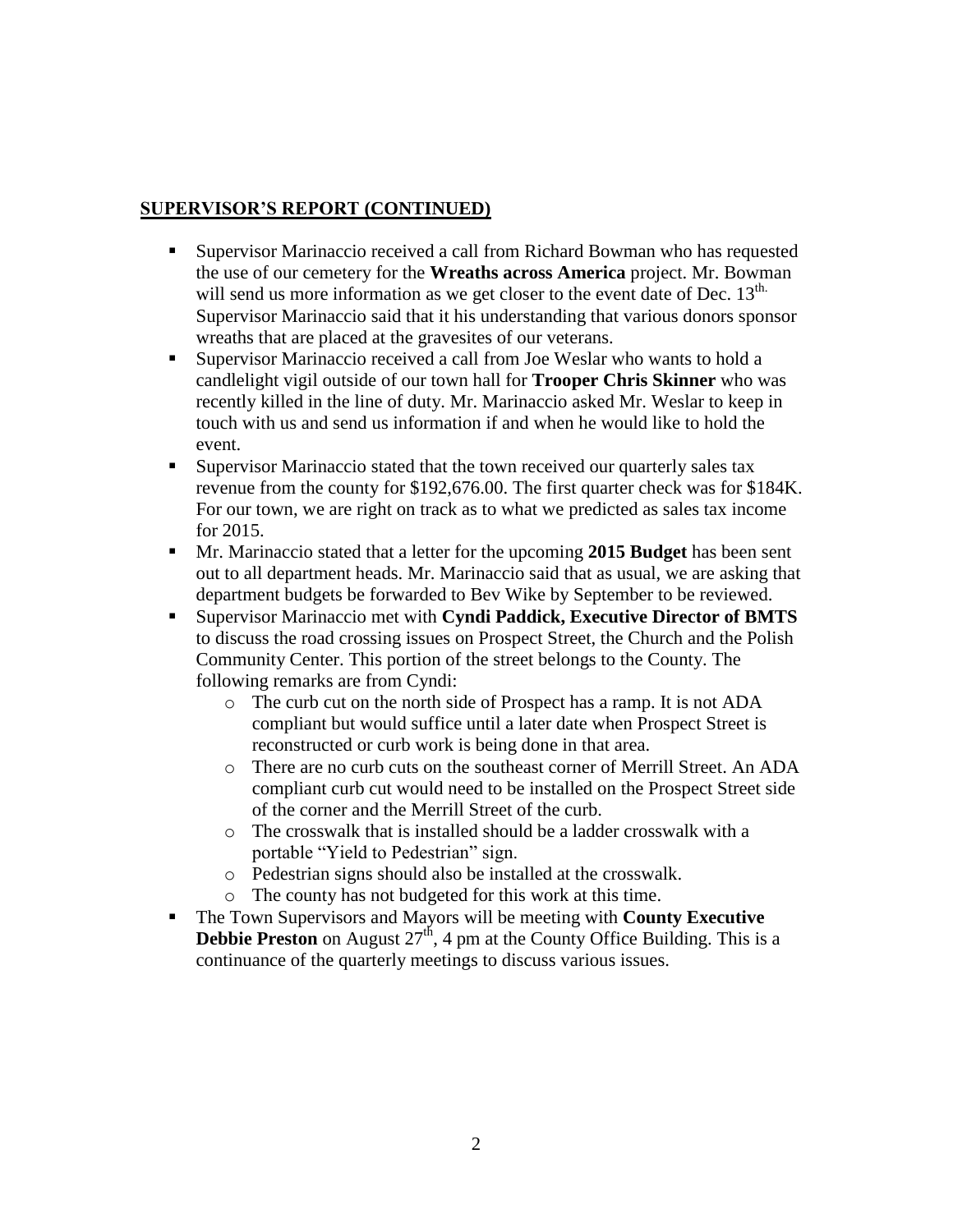- **Exerciser Marinaccio planned on attending a press conference Tuesday morning** August  $12<sup>th</sup>$  for the official launch of the **Water from Rain** educational campaign to be held at the **Discovery Center**; however, the event has been cancelled due to the poor weather forecast. This program was developed to inform the public about protecting our water from storm water pollution. The Coalition consists of Broome and Tioga counties, 13 municipalities, **Broome and Tioga Soil & Water Conservation**, and others.
- Highway Superintendent Joel Kie and Supervisor Marinaccio attended a safety seminar Monday morning August  $11<sup>th</sup>$  at the State Office Building.
- Dog Control Officer's monthly report Supervisor Marinaccio is in receipt of a report with no unusual dog control issues.
- Code Violations:
	- o 19 Pleasant Court, tall weeds
	- o 54 Sunrise Drive, tall weeds and grass
	- o 11 N. Broad, garbage along side of house
	- o 20 N. Ely Street, tall weeds and grass
	- o 20 N. Ely, violation of property maintenance, code, sanitation code
	- o 26 Pulaski, trailer in driveway, plates do not match DMV registration
	- o 28 Pulaski, race car in driveway
	- o 28 Pulaski, appearance Ticket issued for sanitation and property maintenance violations
- **NYSEG** Warning Letters 1 unpaid bill.

## **CHAIR**

## **PUBLIC COMMENTS**

No one requested to speak. The public comment period was then closed by Supervisor Marinaccio.

### **APPROVAL OF MINUTES**

On a motion by Councilwoman Exley, seconded by Councilman Gardner to approve the Work Session and Regular Meeting Minutes of July 14, 2014. All in favor. Vote -5 Ayes, Nays-0.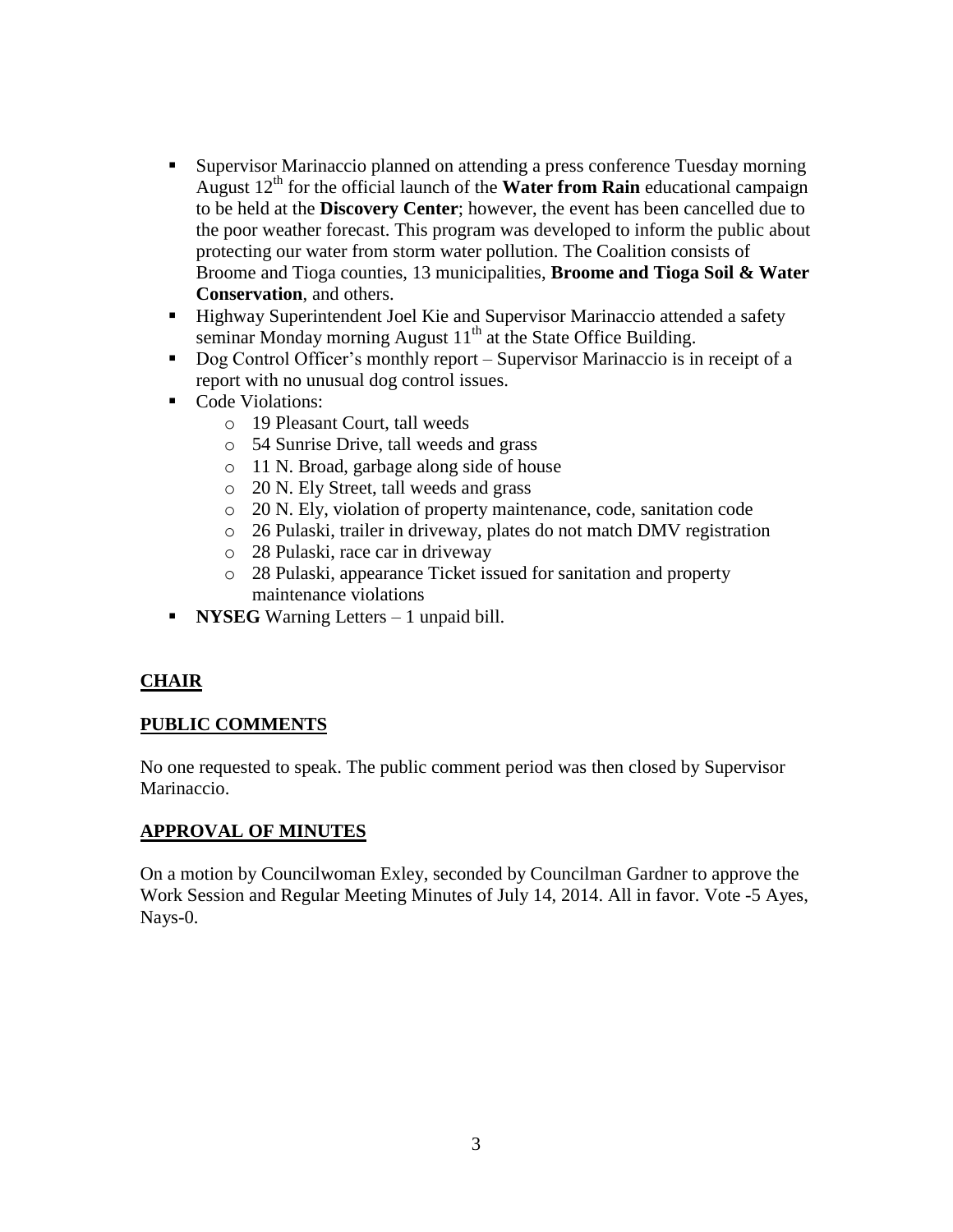#### **ABSTRACT #8**

Abstract Summary of Audited Vouchers for Funds in the amount of \$239,900.48. On Motion from Councilman Morabito, seconded by Councilman Burns to approve. Vote  $Ayes - 5$ , Nays  $-0$ .

Supervisor Marinaccio voting Aye Councilman Morabito Aye Councilman Burns voting Aye Councilwoman Exley voting Aye Councilman Gardner voting Aye Unanimously passed and noted as duly adopted.

#### **ATTORNEY**

#### **RESOLUTION 2014-42**

The following Resolution was offered by Councilman Morabito, who moved its adoption, seconded by Councilwoman Exley to wit:

BE IT RESOLVED, by the Town Board of the Town of Dickinson, Broome County, New York as follows:

**Authorizing settlement of UPS Overnight Freight tax assessment litigation. (Copy on file in Town Clerk's office).**

Mr. Blaise commented the settlement would have a minimal affect on the tax base. The new assessment would be for \$16,000 spread out over 4 or 5 years. The question of adoption of the foregoing Resolution was duly put to a vote on roll call which resulted as follows: All in favor. Vote Ayes – 5, Nays – 0.

> Supervisor Marinaccio voting Aye Councilman Morabito voting Aye Councilman Burns voting Aye Councilwoman Exley voting Aye Councilman Gardner voting Aye

All in favor.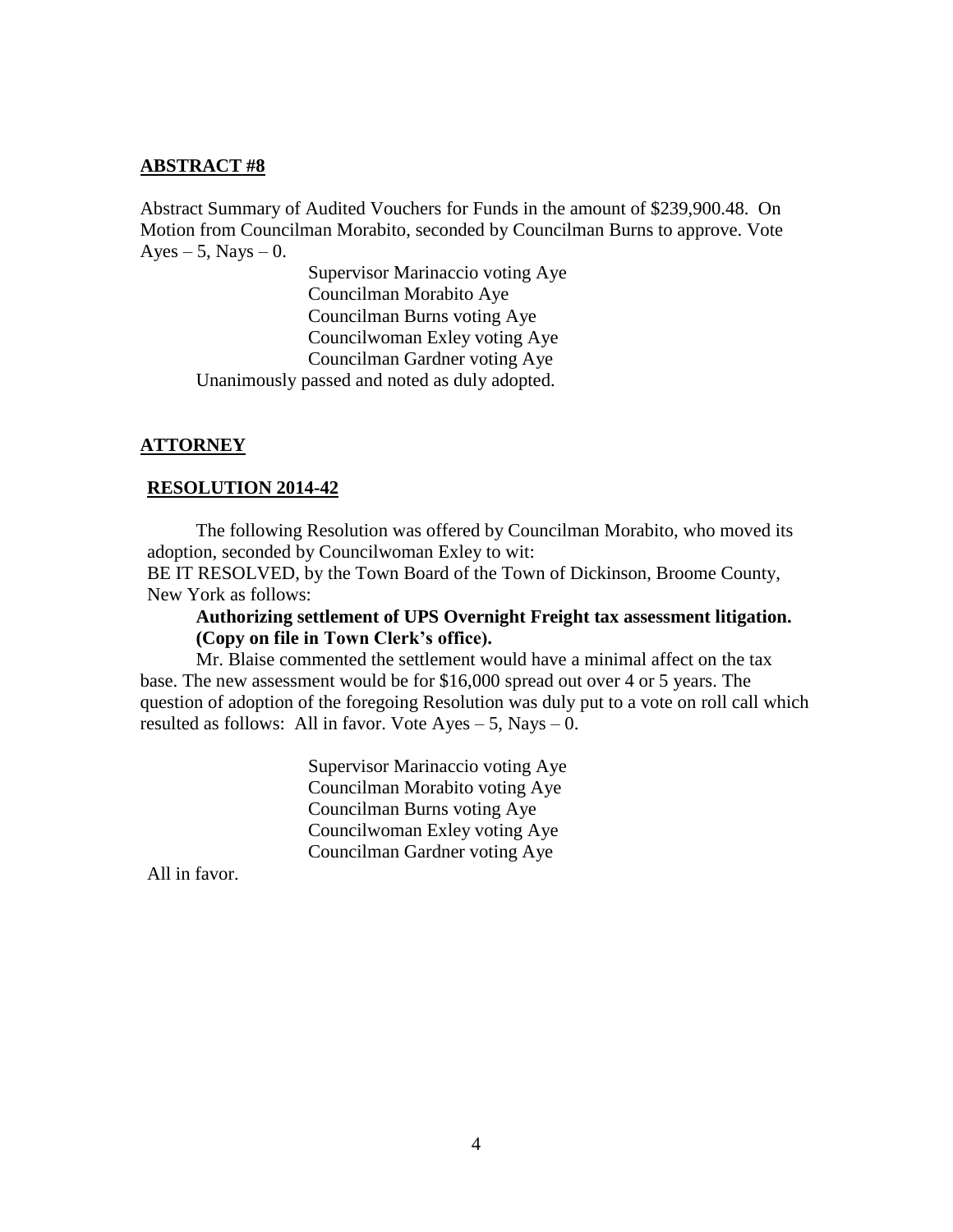### **RESOLUTION 2014-43**

### **AUTHORIZING ATTORNEY FOR TOWN TO REPRESENT TOWN IN A TAX ASSESSMENT PROCEEDING FOR 864 UPPER FRONT STREET FILED BY PENFIELD HOTEL/DELMONTE CORPORATION FOR FAIRFIELD INN**

The following Resolution was offered by Councilman Gardner, who moved its adoption, seconded by Councilwoman Exley to wit:

BE IT RESOLVED, by the Town Board of the Town of Dickinson, Broome County, New York as follows:

## **Authorizing The Attorney for Town to represent Town in a tax assessment proceeding for 864 Upper Front Street filed by Penfield Hotel/Delmonte Corporation for Fairfield Inn.**

**(Copy on file in Town Clerk's office).**

Mr. Blaise explained that this petition to reduce the tax assessment for the Fairfield Inn was a litigation matter outside the retainer agreement for legal services. It would be billed on an hourly basis at the rate of \$175.00. The question of adoption of the foregoing Resolution was duly put to a vote on roll call which resulted as follows: All in favor. Vote  $A$ yes – 5, Nays – 0.

> Supervisor Marinaccio voting Aye Councilman Morabito voting Aye Councilman Burns voting Aye Councilwoman Exley voting Aye Councilman Gardner voting Aye

All in favor.

#### **PHELPS STREET EXTENSION**

Attorney Blaise reported Mrs. Burke's attorney confirmed that Ms. Burke was agreeable with transferring the property needed to construct the extension. In addition, the Town will seek an easement to use a portion of her property to store materials during the construction of the new road. Whether she is interested in the transfer of the properties on N. Broad Street remains to be determined. This project would cost us over \$200,000 and Mr. Marinaccio will contact **BMTS** to see where we can get some grant money to cover this project. Other avenues for financing may be available from the State and county. The town has the support of the Broome County Sheriff, fire department. Mr. Blaise will keep us up to date.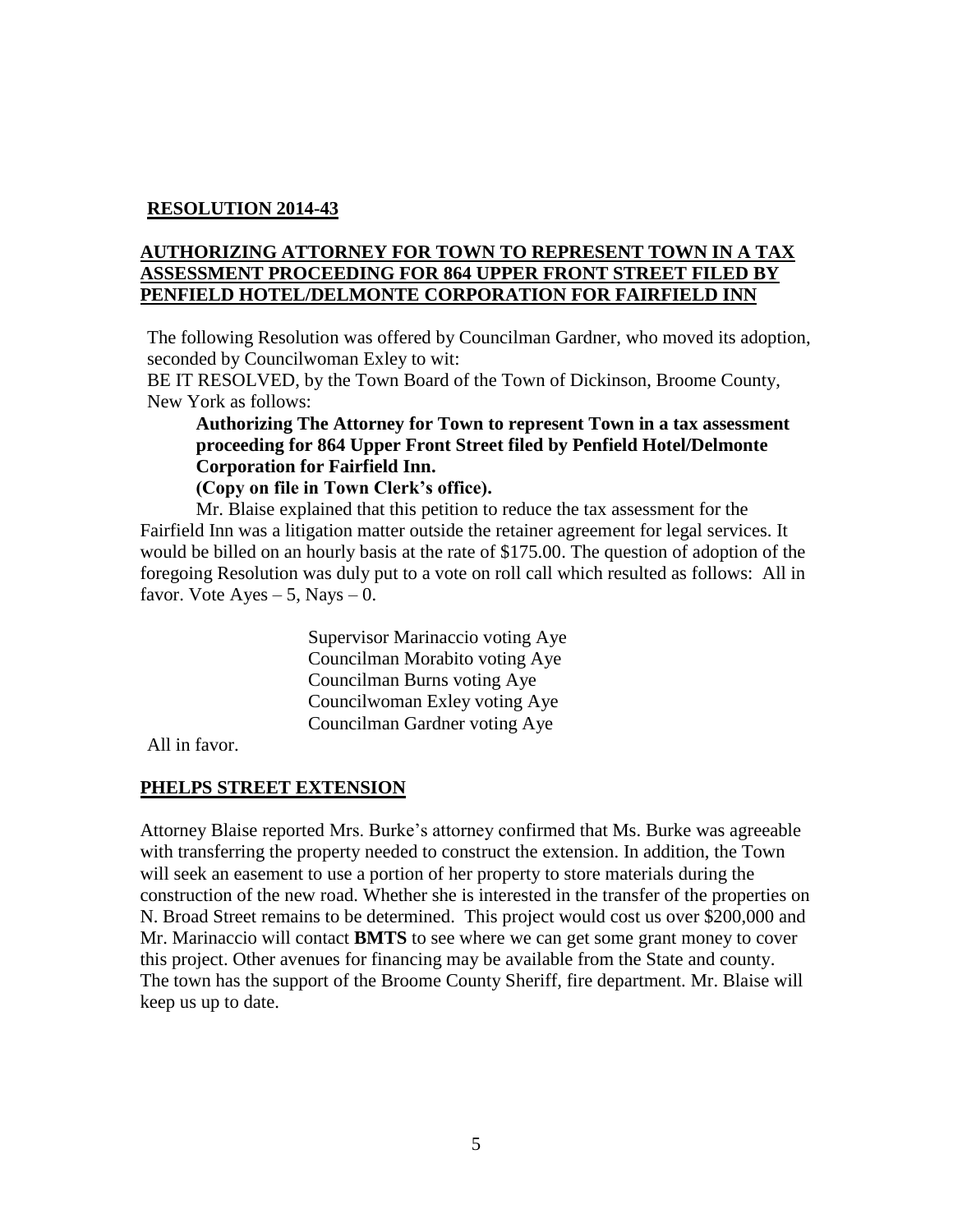#### **213 BEVIER STREET SALE OF PROPERTY**

The resolution and permissive referendum will continue to be on hold until the pending code violations at 217 Bevier Street, which is owned by the prospective buyer of 213 Bevier Street, are corrected. Supervisor Marinaccio wonders what his intentions are for the property. Councilman Burns understood from their conversation he was willing to legally trade it with Mr. Brown's vacant property. The board's concern is that it will not turn into a junk yard same as his property. Attorney Blaise and Commissioner Kie will meet with him during the August  $26<sup>th</sup>$  code enforcement hearing and voice these concerns with Mr. Terpack.

#### **RESOLUTION APPROVING INTERMUNICIPAL AGREEMENT FOR TOWN PARTICIPATION IN BROOME-TIOGA MS4 COALITION**

#### **RESOLUTION 2014-44**

The following Resolution was offered by Councilman Morabito, who moved its adoption, seconded by Councilman Gardner to wit:

BE IT RESOLVED, by the Town Board of the Town of Dickinson, Broome County, New York as follows:

**Resolution approving intermunicipal agreement for town participation in Broome-Tioga MS4 coalition.** In the absence of Town Engineer Ronald Lake, Commissioner Kie presented a letter from **Beth Lucas, Broome County Senior Planner, Broome-Tioga Stormwater Coalition Chairperson from the County** regarding the **MS4** coalition which is in the forming stages. The purpose of the coalition is an educational tool for adults, children and all of the general public. It is a separate entity requiring a separate accounting system be implemented beforehand of the actual launch at a later date. The board decided to proceed. Councilwoman Exley remarked we should like to receive plans and scheduled reports to ensure how the money is being allocated. **(Copy on file in Town Clerk's office).**

The question of adoption of the foregoing Resolution was duly put to a vote on roll call which resulted as follows: All in favor. Vote  $Ayes - 5$ , Nays  $-0$ .

> Supervisor Marinaccio voting Aye Councilman Morabito voting Aye Councilman Burns voting Aye Councilwoman Exley voting Aye Councilman Gardner voting Aye

All in favor.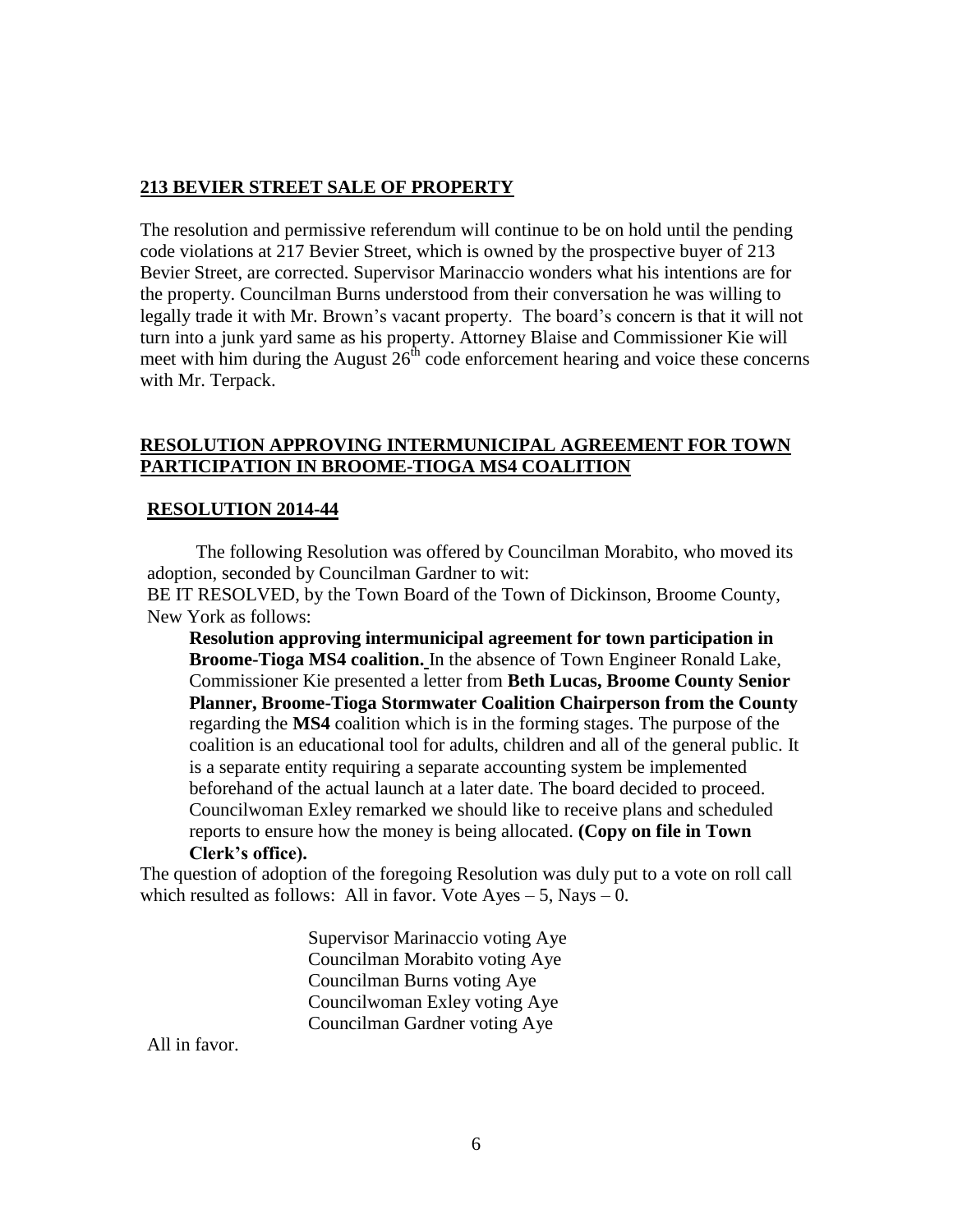# **ZONING ISSUES FOR COMMERCIAL DEVELOPMENT OF 932 UPPER FRONT STREET**

Attorney Blaise spoke to Lydia Schlesiger three weeks ago regarding the potential development of **932 Upper Front Street**. The easiest solution is to rezone it to C1-C2, Commercial since the commercial use of the location goes back several decades; 1972 is when they purchased the land, as a commercial property. Also, it is next to an already existing commercial zone in the Town of Chenango. Other options are a variance or to cede the sliver of land in Dickinson to be annexed to the Town of Chenango. Code Enforcement Rafferty contacted **Vision's Federal Credit Union** requesting for them to get back to us as what they want to do regarding future development. He did not get a response.

Resident Jim Love wondered if the neighboring property would make an objection or prefer not to do this. Mrs. Schlesiger stated that Visions would prefer that the entire property be located within one municipality, which would involve annexation by the Town of Chenango. The Board was agreeable with this suggestion, which Mr. Blaise will explore with Chenango's attorney. Ms. Schlesiger will contact Kelly Rogers the property owner next to 932 Upper Front Street to inform her of the situation. To be discussed again in September.

## **SEX OFFENDER RESIDENCY LOCAL LAW**

Attorney Blaise updated the board that notices were sent out regarding a sex offender who was residing in the Town. It stated the person was living at a residential property on Old Front Street. Unfortunately, this was an erroneous listing. It was an incorrect address and should have been listed as the **Super 8 Motel**. The sex offender ended up back in jail, no long residing at the Motel. Supervisor Marinaccio spoke to the owners of the misidentified residential address, who was quite upset. There was miscommunication on all levels including the Sheriff's office stating the Town issued these notices, which was not correct as they are issued by an out-of-state independent contractor company. DSS assigns housing. At this point we believe the situation has settled down and is resolved.

Mr. Blaise went through an explanation of recent court decisions concerning the validity of our local law restricting sex offender residency. Very recently the Appellate Division ruled that laws such as ours were valid. Attorney Blaise provided a sample copy of a local law proposal that would expand where level 2 sex offenders can live and can't. It's recommended we await the outcome of further appeals to determine whether further action by the Town is warranted.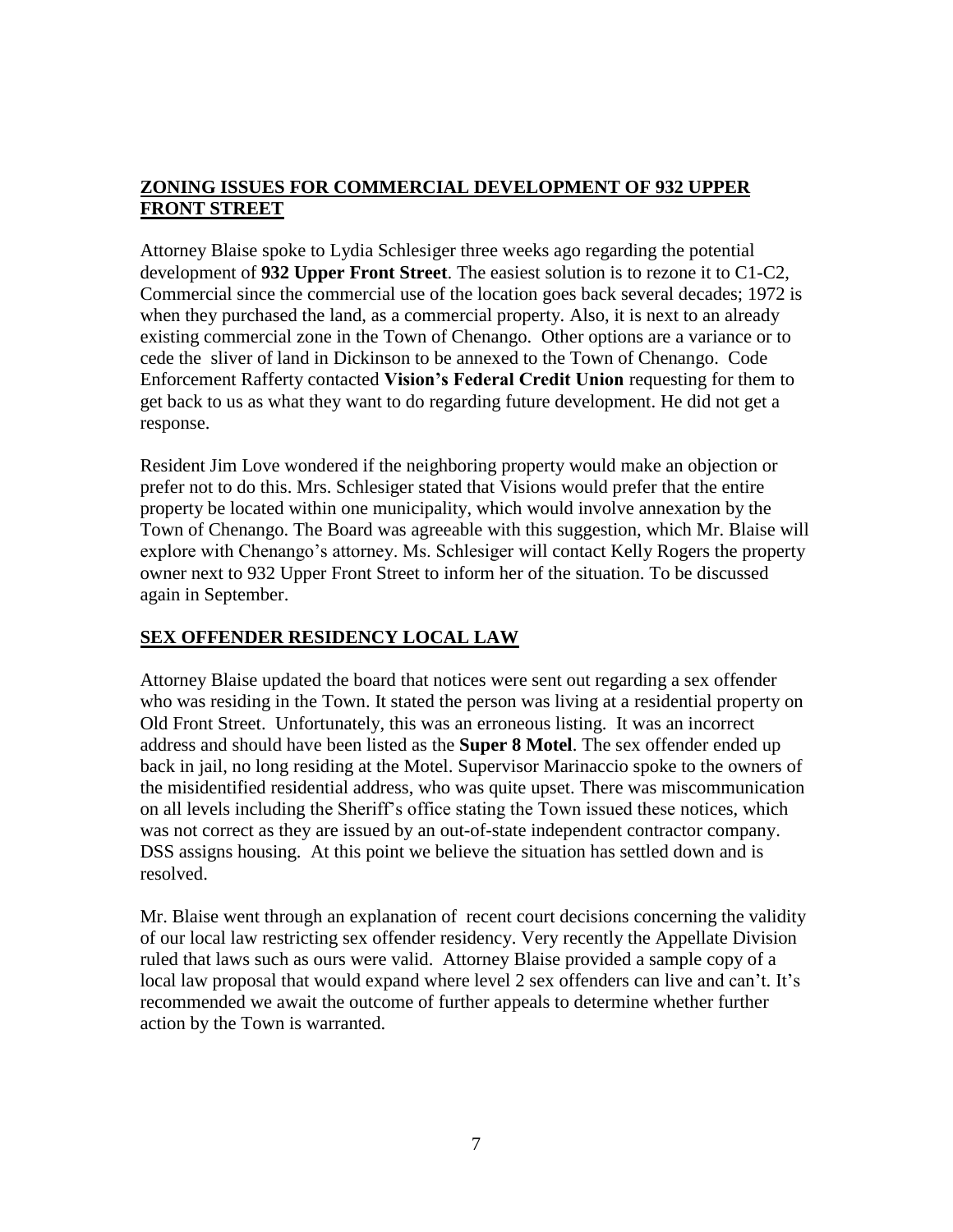# **REVIEW OF EPA REGULATIONS FOR REVISIONS TO CLEAN WATER ACT**

Public Works Commissioner Kie provided a resolution for consideration by the Board which would oppose the proposed **EPA and the DEC regulations**. This is the time to oppose it because it is now within the public comment period. This resolution comes from an upstate town currently opposing the proposed regulations. The intent is to make legislators aware of not having too broad a regulation. Public Works Commissioner Kie will forward an e-Copy to Mr. Blaise in preparation for the next meeting.

## **REVISIONSTO EMPLOYEE HANDBOOK**

Public Works Commissioner Kie proposed some revisions to the **Employee Handbook**. We need to have a written program and policy in case of audit by Labor officials. One revision was to include a light duty program with definitions. We need a plan for a compliant hazardous materials response. Also, we should include a self-audit safety assessment review program for compliance with the Health and Safety Policy. Mr. Kie will work with Mr. Blaise on these policies.

# **CHAIR**

# **SUNY BROOME COMMUNITY COLLEGE DESIGNATED SMOKING AREA**

Supervisor Marinaccio stated there will be 2 locations with one being adjacent to the bus depot and one further away or closer to the new student housing. They will inform us of the final decision before something is decided on the **SUNY Broome** campus.

## **MEETING WITH CITY OF BINGHAMTON WATER DEPT.**

Supervisor Marinaccio, Public Works Commissioner Kie and Mr. Miller of the Water Department met with the **City of Binghamton Water Department**. Currently we get water from **Binghamton in District 7**, **Old State Road area and District 8, Upper Ely Park area**. The **City of Binghamton** requested we purchase more water service with them; water rates would be double and we didn't feel there was any gain to do this. Unless the **City of Binghamton** could match the **Town of Chenango** water rates, we would consider it. The contract with **Chenango** expires and is due for review later this year. Once we verify what **TOC** rates are and if it would or would not raise our costs. A concern is the maintenance on water meters which is always in question and would need to be factored in before a decision is made.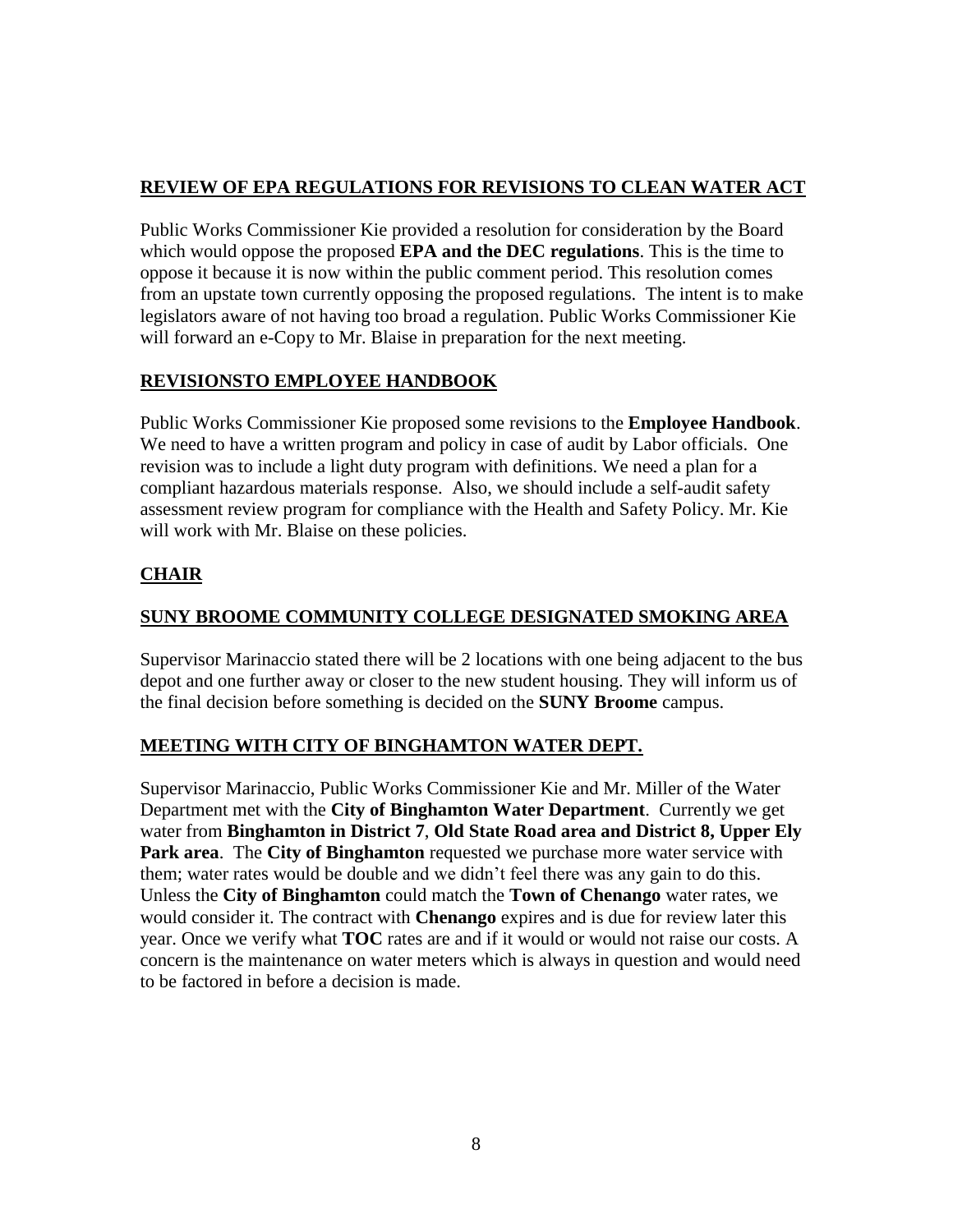## **CODES TO PROTECT PROPERTY VALUES**

Supervisor Marinaccio is asking the board to consider an enhanced code to protect property values against homes that appear deplorable and neglected. This code would include such conditions as missing siding, multi-colored paint jobs, dilapidated structures and neglect which reduce the home values of surrounding properties. Code Enforcement, Rafferty explained if we update town code it would not be in line or comparable with **New York State Property Maintenance Code** and it would not pass through the state. He prepared one for the Town of Union and it did not pass their approval. Attorney Blaise says our hands are tied unless it is a health or safety hazard according to the State.

Resident Lydia Schlesiger stated there is an abandoned rodent infested property on **Forest Hills** next door to her. We are not aware of the official status although suspect the house is either in foreclosure or bankruptcy. Councilman Burns suggested someone to speak with the bankruptcy trustee to inquire the status of the property. Attorney Blaise will follow up concerning this property.

### **COMMITTEE REPORTS:**

### **PUBLIC WORKS – WATER DEPARTMENT & HIGHWAY DEPARTMENT**

- 1. Public Works Commissioner Kie reported a sewer pump at **SUNY Broome Community College** malfunctioned due to the test plug was left in it and would be required to reimburse us for the damage. In addition the **Broome County Correctional Facility** sent some plastic and other stuff down the grinder causing it to stop functioning.
- 2. Public Works Commissioner Kie stated the survey for the **Phelps Street** project has been completed with a proposed project cost is \$175,000. On the portion the town owns, we are performing preliminary tree removal and utility pole work before the official project starts in 2015. Currently there are no utility poles or lights on **Roger's Mt. Way and Phelps Street**. Joel has already been in contact will **NYSEG** and will inquire installing poles and street lights.
- 3. The **Marion St**. property was surveyed. This 'paper street' used to connect to a bridge over the Choconut which no longer exists. Since Mr. Katusha has been mowing and maintaining the **Marion St**. property, we would consider deeding the property to Mr. Edward and Barbara Katusha since there is no purpose for the town to own or maintain it. Mr. Blaise would recommend a resolution be passed to transfer the property assuming he wants it. Councilman Morabito recommended we would need to be up front with Mr. Katusha regarding the two trees he would be responsible for and that his property tax would increase.
- 4. The water department is ready to connect the water lines between Adams St. and 400 Prospect St. for the **Micro-Tel Motel** project.